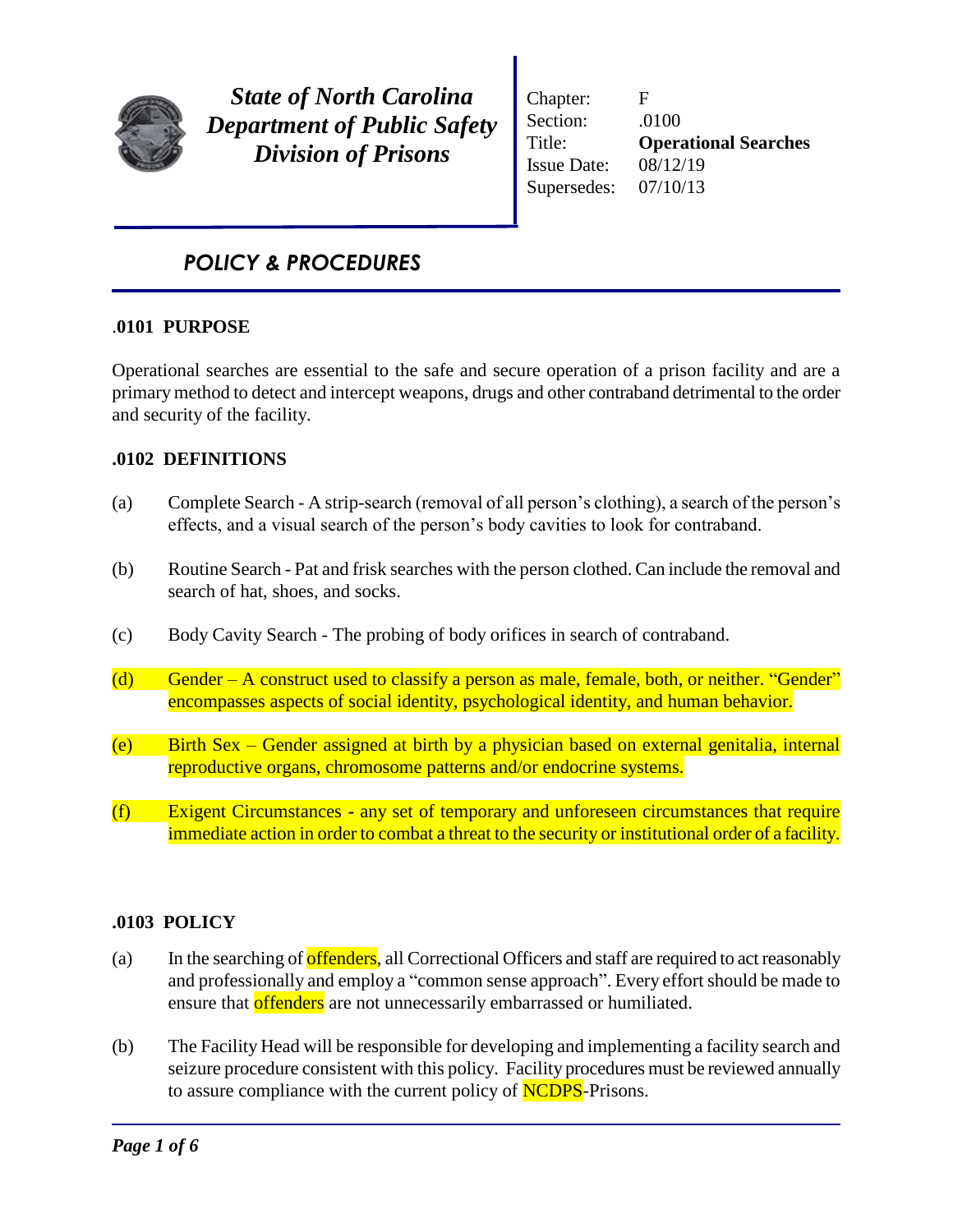- (c) Routine, clothed (pat/frisk) searches of male offenders may be conducted by Correctional Officers of either **gender**.
- (d) Offenders housed at male facilities will be strip searched by a male Correctional Officer, except in exigent circumstances as determined by the shift supervisor. In such cases, the staff conducting the search will thereafter submit a statement by witness form, explaining the exigent circumstances that justified the search exception.. A supervisor will be responsible for completing an Incident Report.
- (e) Offenders housed at female facilities will be strip searched by a female Correctional Officer, except in exigent circumstances as determined by the shift supervisor. In such cases, the staff conducting the search will thereafter submit a statement by witness form, explaining the exigent circumstances that justified the search exception. A supervisor will be responsible for completing an Incident Report.
- $(f)$  Routine, clothed (pat/frisk) searches of offenders housed in a female facility by male staff will only be conducted during an exigent circumstances as determined by the shift supervisor. The only exception to this section is an instance when time and circumstances do not permit the arrival of female staff or consultation with the shift supervisor prior to conducting the search due to an imminent threat of physical violence and a search is necessary to secure the **offender** to prevent injury to staff or **offenders**. In such cases, the staff conducting the search will submit a statement by witness form explaining the exigent circumstances that justified the search exception. A supervisor will be responsible for completing an Incident Report.
- $(g)$  Searches of offenders shall not be conducted for the purpose of determining the person's genital status as it relates to transgender or *intergender*.
- (h) To control contraband, searches of offenders are authorized at the discretion of staff. Refusal to submit to a search may result in a forced search and disciplinary action against the offender.

### **.0104 SEARCHES OF OFFENDERS**

- (a) Complete strip searches are to be conducted as follows:
	- (1) The search is conducted in an area, which is readily accessible to only persons participating in the search. Privacy is ensured to the extent possible and temperature and lighting are adequately controlled.
	- (2) The offender must empty all pockets, remove all clothing and place all articles in front of him/her. The offender is then instructed to step back from the area where the articles are placed to prevent access to the articles.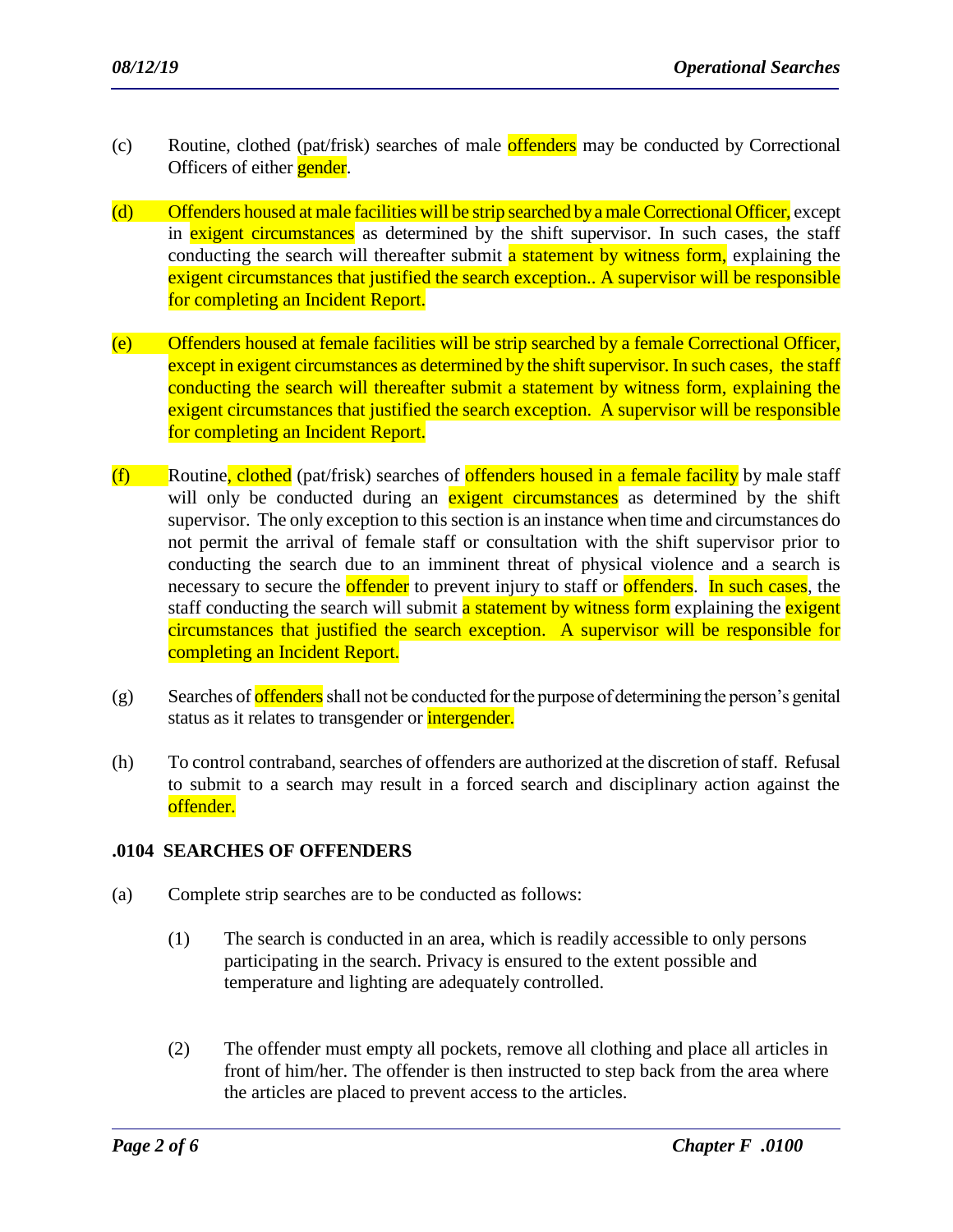- (3) Staff will search all clothing and personal property and any articles that are considered contraband will be removed.
- (4) All sections of the body, including body cavities, are carefully inspected. The body search is conducted as follows:
	- (A) Have the **offender** remove any artificial limbs, removable dentures and other prosthetic devices and staff inspect.
	- (B) Staff will examine casts and dressings with a metal detector, or have medical personnel inspect and/or remove and replace such items.
	- (C) Have the **offender** to vigorously run their fingers through their hair while shaking the hair. Staff may ask the **offender** to part their hair in several places to view scalp for contraband, body parasites, injuries, and to determine the **offender** is not wearing a wig or hairweave. If hair is shorter, or if needed staff may direct the offender to use a wide tooth comb in the inspection of the hair scalp.
	- (D) Within a safe distance visually inspect the ears, nose, and mouth (with a flashlight, if possible). Do not place fingers into the openings.
	- (E) Instruct the **offender** to lift arms above head. Visually examine the armpits and, if needed, have **offender** to comb through body hair.
	- (F) Instruct the **offender** to hold hands out, spreading the fingers. Visually examine the hands in a palm up and down position, as well as between the fingers.
	- (G) Visually examine the **offender** from the chest to the groin; include the breast, navel and any excessively fleshy or hairy areas.
	- (H) From a safe distance visually examine the groin area. Inspect the pubic hair. Have the **offender** spread feet to shoulder width.
		- (i) For offenders with a penis and/or scrotum, have the offender lift their scrotum and penis simultaneously. Visually inspect the area by squatting and using a flashlight, if necessary. Have the **offender** drop their scrotum while holding their penis. Inspect the area for any contraband that may be taped to the penis and look for any open lesions. If the **offender** is uncircumcised, have them pull back the foreskin.
		- (ii) For offenders with a vagina, visually inspect the genital area and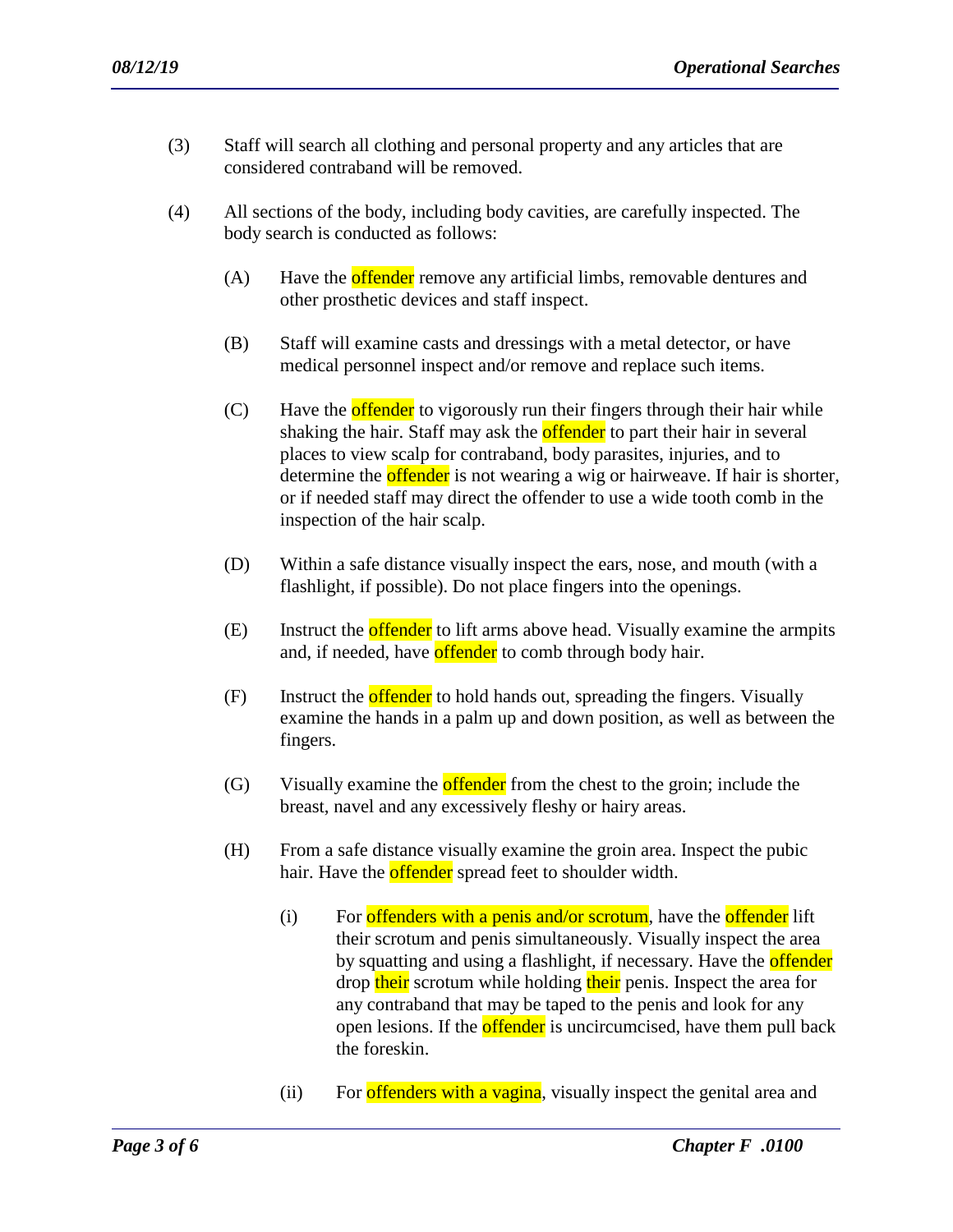have the **offender** remove any sanitary napkins or tampons and dispose of them. Have the **offender** spread their vagina and visually inspect inside using a flashlight, maintaining a safe distance. Have the **offender** do a deep knee bend to expel any objects. Only trained medical personnel are to perform an internal vaginal search.

- (I) Have the offender turn around. Visually inspect the entire back area including hairy areas and ask the offender to lift up any excessive folds of flesh. Have the **offender** spread feet to shoulder width, bend over at the waist and spread the buttocks. Using a flashlight, at a safe distance visually inspect the anal area for contraband, body parasites, open lesions, and signs of sexual abuse. Only trained medical personnel are to perform an internal anal search.
- (J) Have the **offender** lift each foot to expose the sole of the foot. Also visually examine between the toes by having the **offender** to move them as he/she lifts foot for sole examination.
- (b) When Complete Searches are conducted
	- (1) Complete searches of offenders may occur whenever necessary to control the presence of contraband or to maintain the security of the facility.
	- (2) Posts that routinely involve complete searches should be staffed by Correctional Officers of the same **gender** as the **offenders** under their supervision. Complete searches of **offenders** should be conducted by trained staff of the same **gender** as the offender. During an exigent operation, the **commanding Officer-In-Charge** may order complete searches of offenders by Criminal Justice Certified staff regardless of gender.
	- (3) The receiving facility will conduct a complete search on all offenders upon commitment to the Department of Public Safety, on return from escape or court, upon transfer from another facility, or placement on **restrictive housing for administrative** or control purposes.
	- (4) All offenders entering or leaving close or medium security facilities will be completely searched.
	- (5) Offenders assigned to Restrictive Housing for Control Purposes or High Security Maximum Control will be completely searched before and after visiting. General population offenders in close or medium custody will be completely searched after visiting. Minimum custody offenders may be completely searched after visiting.
	- (6) Minimum custody offenders assigned to facilities other than minimum-security facilities will be completely searched after visiting.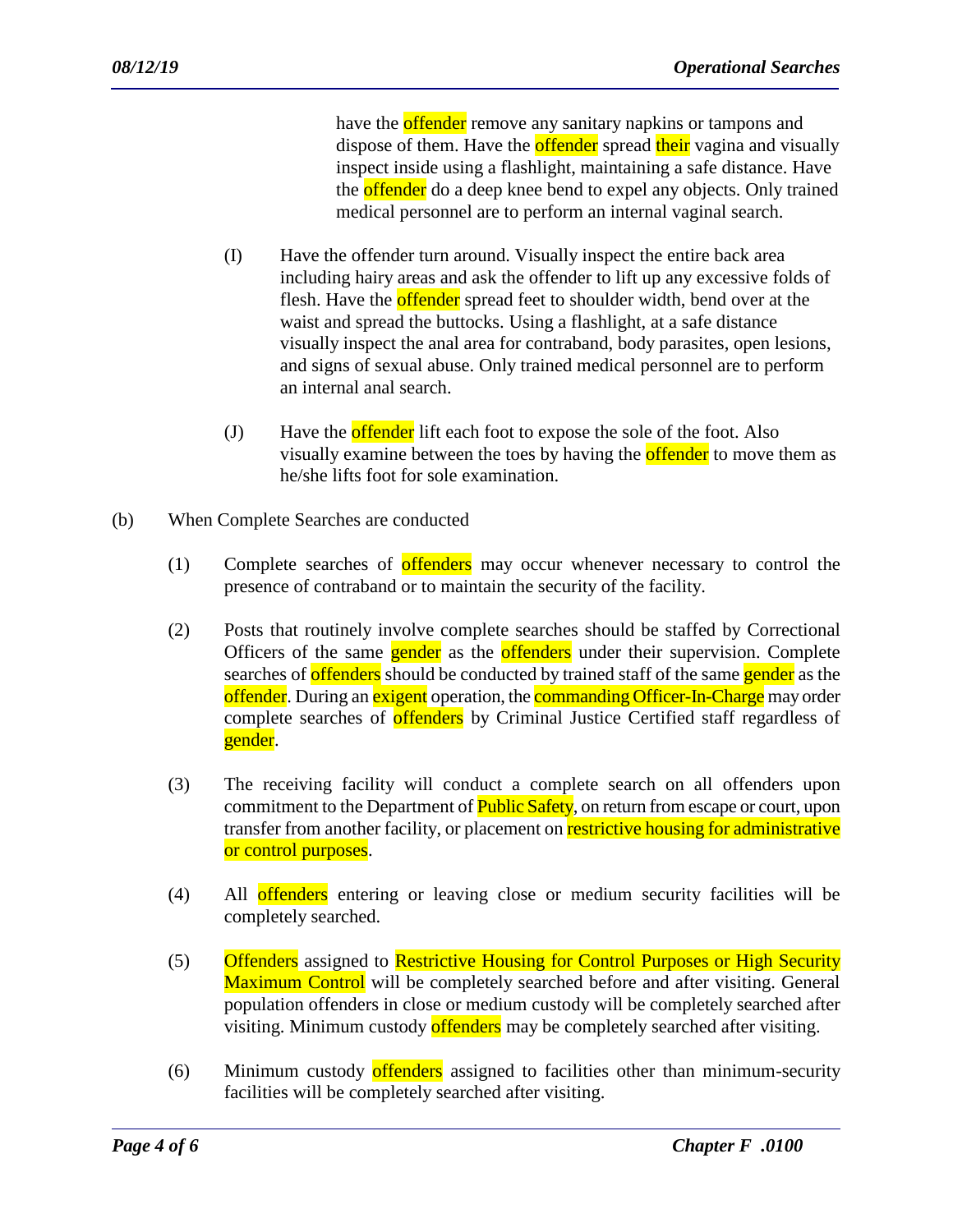- (7) Upon the discretion of the Facility Head or Officer-in-Charge and as indicated in the facility's Standard Operating Procedures, all or a random selection of minimum custody offenders will be searched daily upon the return from community-based program activities. Such activities include but are not limited to Work Release, Study Release, Home Leave, Community Volunteer Leave, and Outside Work Assignment, etc.
- (c) Routine Searches are to be conducted as follows:
	- $(1)$  Correctional staff of either **gender** may conduct routine searches of male and female offenders.
	- (2) Where complete searches are not required, routine searches of minimum custody offenders shall be conducted upon the offenders leaving and returning to the facility for authorized outside activities.
	- (3) Where complete searches are not required before or after visiting, routine searches shall be conducted.
- (d) Body cavity searches must be authorized by the facility head or designee when there is probable cause to believe an offender has concealed contraband in a body orifice. Body cavity searches are authorized only if a complete search has not produced the suspected concealed contraband. Body cavity searches shall be done by medical personnel of Prisonsin a medical setting pursuant to procedures in the Health Care Procedures Manual. If medical personnel of the Prisons are not available, the procedure may be done by outside medical providers. An Incident Report (DC-432) must be completed to document a body cavity search.
- (e) Searches of Offender's Quarters and Effects. Complete shakedown searches of offender quarters and effects are authorized, regardless of whether there is reason to suspect any particular offender of concealment of contraband. Random searches of offender quarters and effects are to be conducted daily. Staff conducting the search should avoid any unnecessary scattering, disruption, or disarray of the offender's personal possessions during the search. Offenders' living quarters may be searched without the offender being present. Normally, offenders will be present when their locker is searched.

### **.0105 SEARCHES OF VISITORS AND OTHER PERSONS**

The section on search procedures for visitors, volunteers, vendors, etc can be found in Prisons Entrance/Exit Policy F.3300.

#### **.0106 SEARCHES OF EMPLOYEES**

The section on search procedures for employees can be found in the Prisons Entrance/Exit